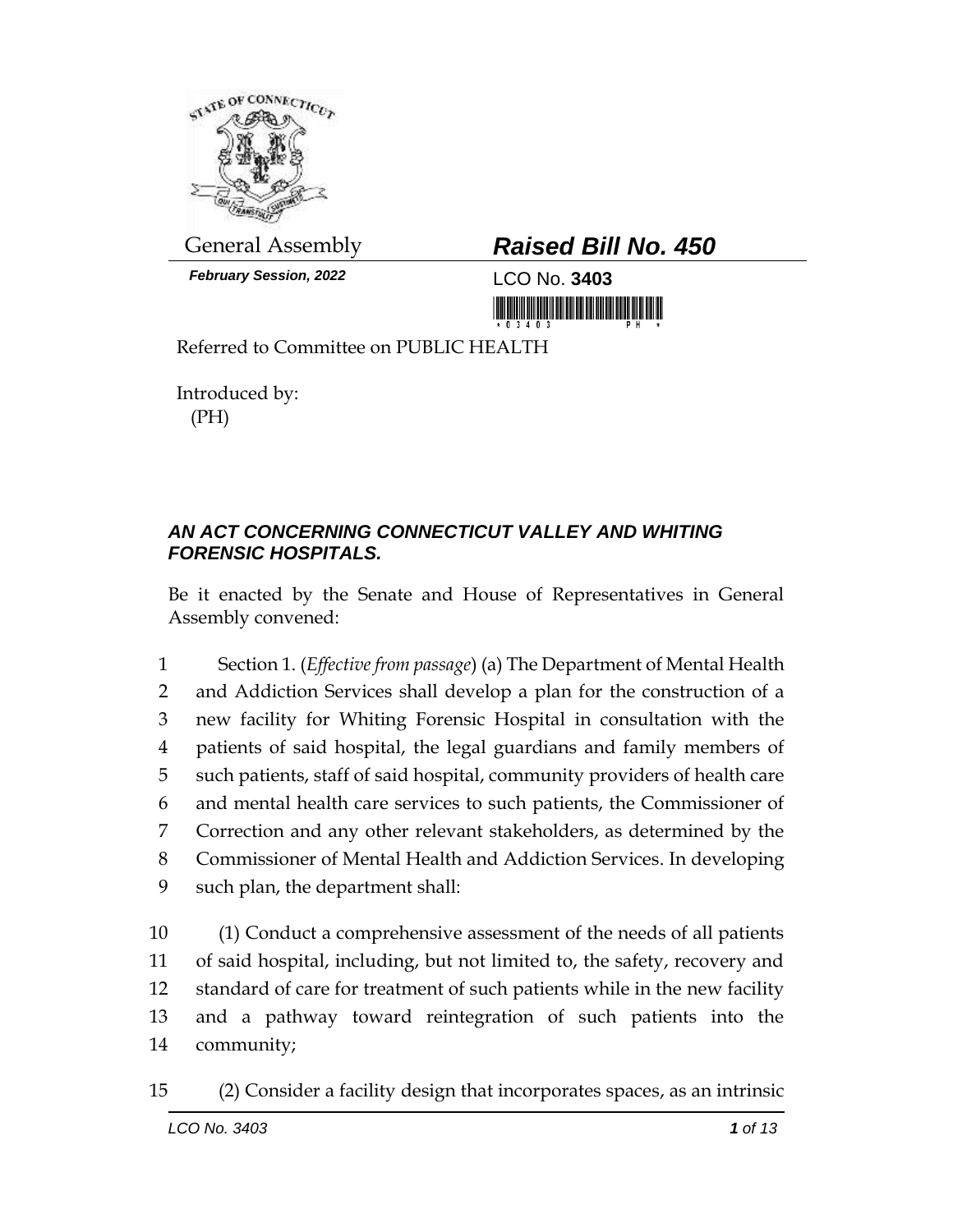part of the facility, where the patients can engage in self-enrichment, creative activities, educational pursuits, vocational training and training in independent living skills to facilitate a safe transition to life in the community; and

 (3) Develop an individualized care plan for each patient in the new facility that engages the patient and, if deemed appropriate by the commissioner, the patient's family members or guardian, as active participants in such plan and includes adequate preparation to enable the patient to reintegrate safely and successfully into the community.

 (b) Not later than January 1, 2023, the Commissioner of Mental Health and Addiction Services shall report, in accordance with the provisions of section 11-4a of the general statutes, regarding the plan developed under subsection (a) of this section to the joint standing committee of the General Assembly having cognizance of matters relating to public health.

 Sec. 2. Section 17a-565 of the 2022 supplement to the general statutes is repealed and the following is substituted in lieu thereof (*Effective from passage*):

 **[**There**]** (a) (1) On and before September 30, 2022, there shall be an advisory board for Whiting Forensic Hospital, constituted as follows: The Commissioner of Mental Health and Addiction Services, three physicians licensed to practice in this state, two of whom shall be psychiatrists, two attorneys of this state, at least one of whom shall be in active practice and have at least five years' experience in the trial of criminal cases, one licensed psychologist with experience in clinical psychology, one licensed clinical social worker, one person actively engaged in business who shall have at least ten years' experience in business management, and two persons with psychiatric disabilities, at least one of whom shall have received inpatient services in a psychiatric hospital. Annually, on October first, the Governor shall appoint a member or members to replace those whose terms expire for terms of five years each. The board shall elect a chairman and a secretary, who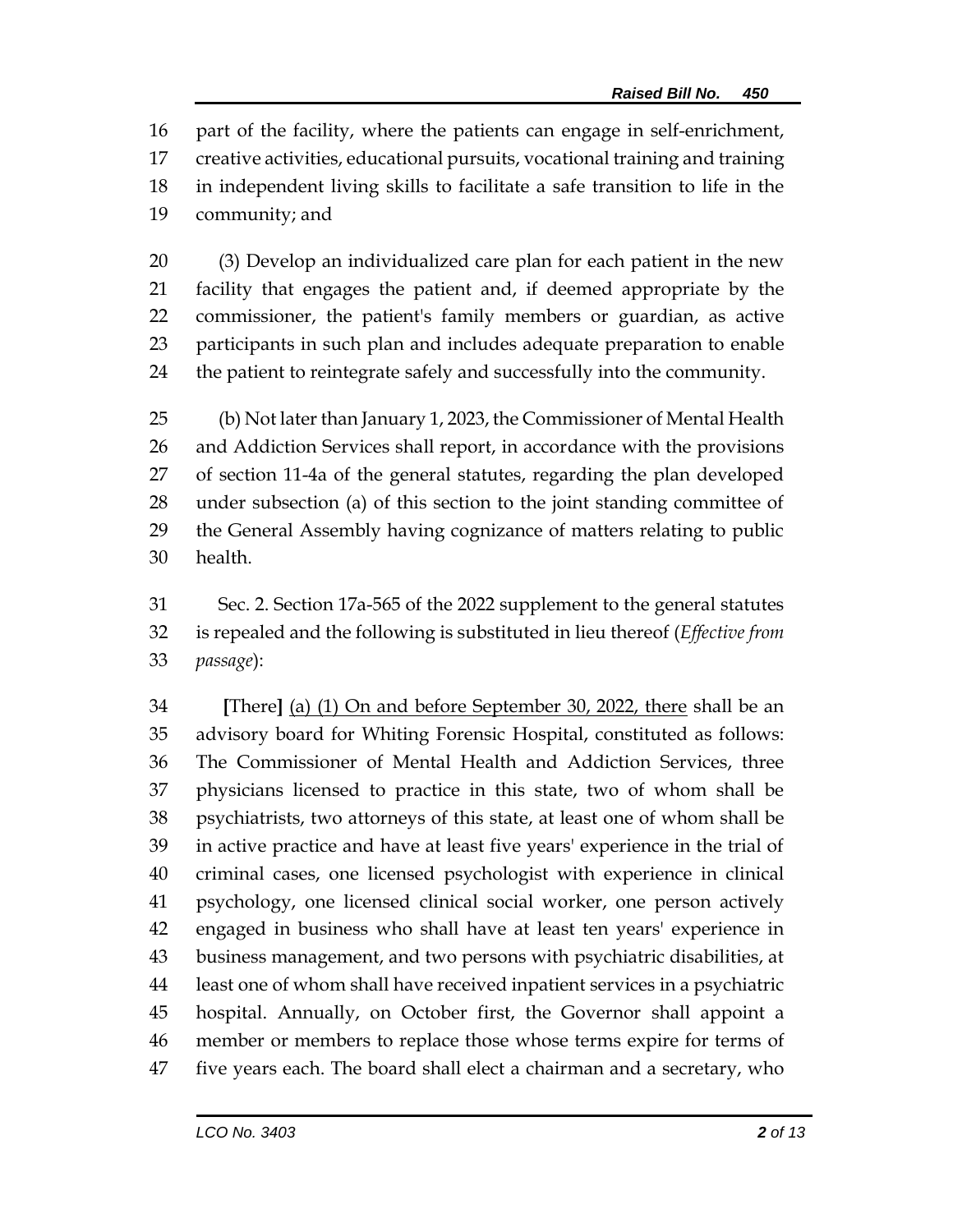shall keep full and accurate minutes of its meetings and preserve the same. The board shall meet at the call of the chairman at least quarterly. Members of the board shall receive no compensation for their duties as such but shall be reimbursed for their actual expenses incurred in the course of their duties. **[**Said**]**

 (2) On and after October 1, 2022, there shall be an oversight board for Whiting Forensic Hospital, constituted as follows: Three physicians licensed under chapter 370, two of whom shall be psychiatrists, two attorneys licensed in this state, at least one of whom shall be in active practice and have at least five years' experience in the trial of criminal cases, one psychologist licensed under chapter 383 with experience in clinical psychology, one clinical social worker licensed under chapter 383b, one person actively engaged in business who shall have at least ten years' experience in business management, and two persons with psychiatric disabilities, at least one of whom shall have received inpatient services in a psychiatric hospital, all of whom shall be appointed by the Governor. Members shall serve for a term of five years and any vacancies on the board shall be filled for the remainder of the term by the Governor. The board shall elect from among its members a chairperson and a secretary, who shall keep full and accurate minutes of its meetings and preserve the same. The board shall meet at the call 69 of the chairperson at least quarterly. Members of the board shall receive no compensation for their duties but shall be reimbursed for necessary expenses incurred in the performance of their duties.

 (b) Such oversight board shall **[**confer with the staff of the hospital and give general consultative and advisory services on problems and matters relating to its work. On any matter relating to the work of the hospital, the board may also confer with the warden or superintendent of the affected Connecticut correctional institution**]** perform the 77 following functions:

(1) Oversee the work of the staff of Whiting Forensic Hospital and

provide consultative and advisory services regarding any problems or

concerns raised by the staff in relation to such work;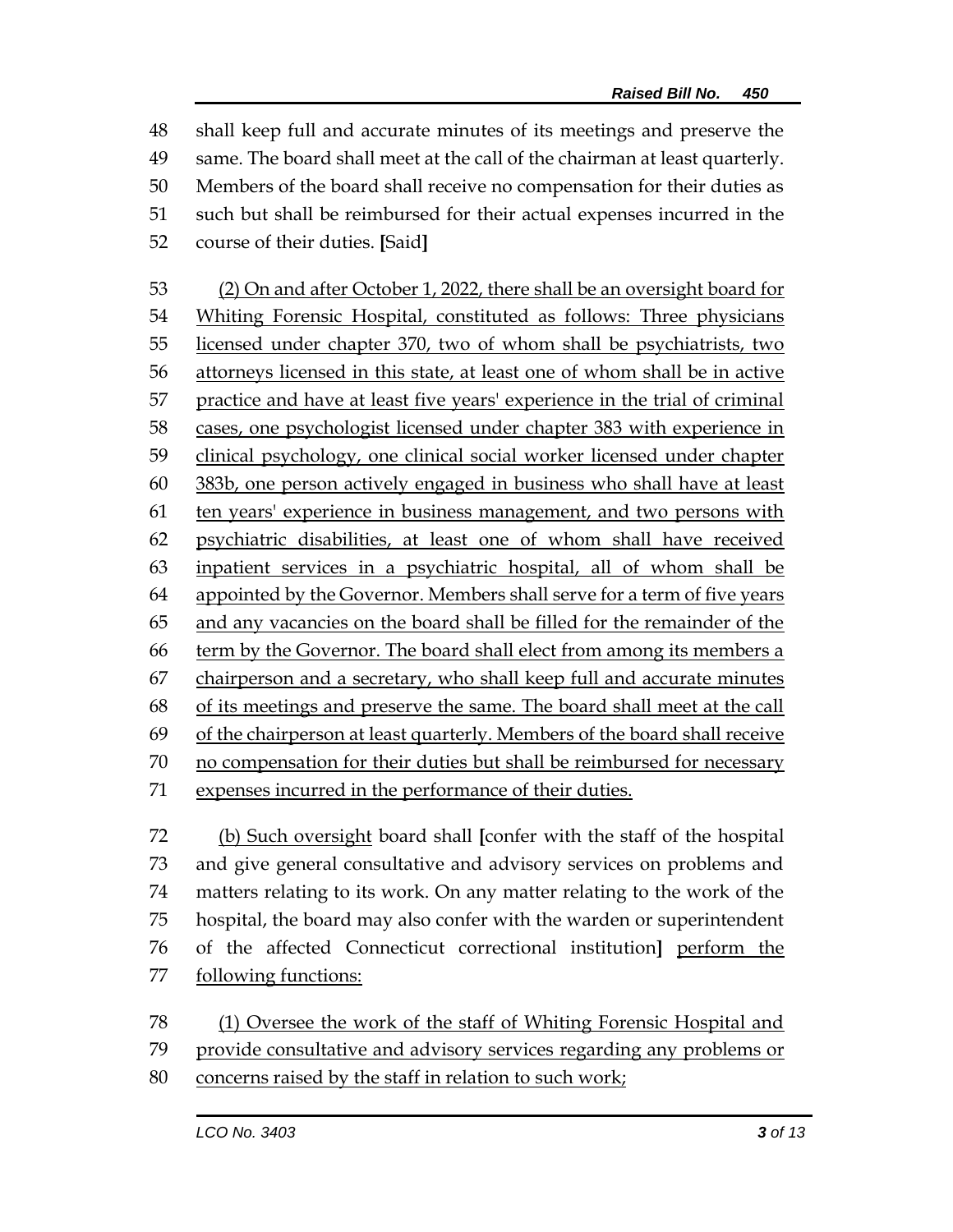(2) Investigate any complaint regarding the conditions of said hospital or the mistreatment or neglect of a patient or staff member of said hospital made by any patient, family member, guardian or legal representative of a patient or staff member of said hospital or any member of the public. As used in this subdivision, "neglect" means the failure, through action or inaction, to provide an individual with the services necessary to maintain such individual's physical and mental health and safety, including, but not limited to, protection against incidents of inappropriate or unwanted sexual contact, harassment, taunting, bullying and discrimination;

 (3) Make recommendations to said hospital and the Department of Mental Health and Addiction Services for any actions necessary to improve the work of the staff, conditions of said hospital or treatment of any patient or staff member of said hospital necessary to address any concerns raised or complaints made pursuant to subdivision (1) or (2) of this subsection; and

 (4) Request and review any information from said hospital and the Department of Mental Health and Addiction Services that is necessary

 (c) On or before January 1, 2023, and annually thereafter, the oversight board for Whiting Forensic Hospital shall report, in accordance with the provisions of section 11-4a, to the joint standing committee of the General Assembly having cognizance of matters relating to public health regarding the results of any investigation or recommendation made by the board pursuant to subsection (b) of this section.

 Sec. 3. Subsection (e) of section 17a-582 of the general statutes is repealed and the following is substituted in lieu thereof (*Effective October 1, 2022*):

 (e) At the hearing, the court shall make a finding as to the mental condition of the acquittee and, considering that its primary **[**concern is**]** concerns are the protection of society and the safety and well-being of

for the board to perform its functions under this subsection.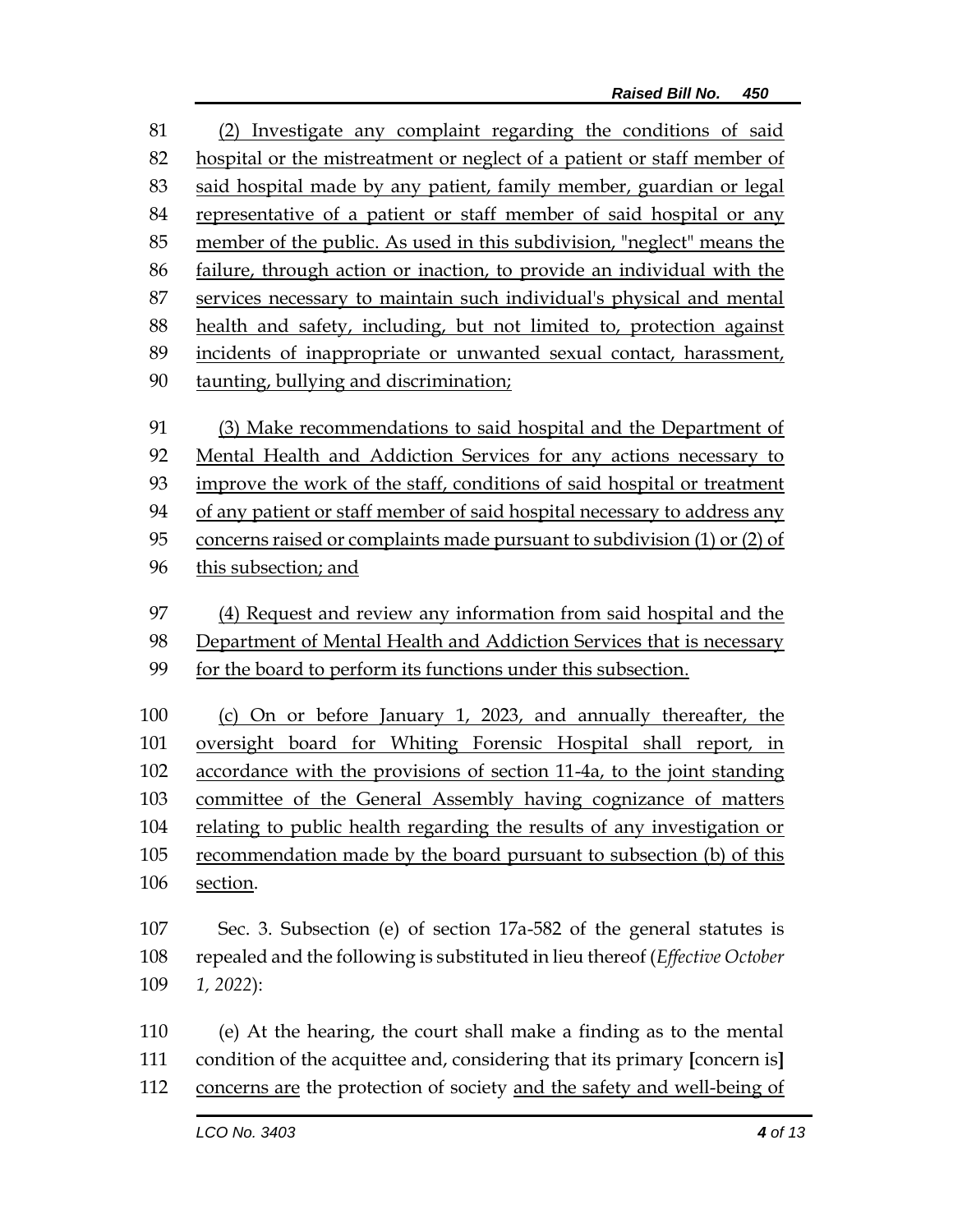the acquittee, make one of the following orders:

 (1) If the court finds that the acquittee is a person who should be confined or conditionally released, the court shall order the acquittee committed to the jurisdiction of the board and either confined in a hospital for psychiatric disabilities or placed with the Commissioner of Developmental Services, for custody, care and treatment pending a hearing before the board pursuant to section 17a-583; provided (A) the court shall fix a maximum term of commitment, not to exceed the maximum sentence that could have been imposed if the acquittee had been convicted of the offense, and (B) if there is reason to believe that the acquittee is a person who should be conditionally released, the court shall include in the order a recommendation to the board that the acquittee be considered for conditional release pursuant to subdivision 126 (2) of section 17a-584, as amended by this act; or

 (2) If the court finds that the acquittee is a person who should be discharged, the court shall order the acquittee discharged from custody.

 Sec. 4. Section 17a-584 of the general statutes is repealed and the following is substituted in lieu thereof (*Effective October 1, 2022*):

 At any hearing before the board considering the discharge, conditional release or confinement of the acquittee, except a hearing pursuant to section 17a-592 or subsection (d) of section 17a-593, the board shall make a finding as to the mental condition of the acquittee and, considering that its primary **[**concern is**]** concerns are the protection 136 of society and the safety and well-being of the acquittee, shall do one of the following:

 (1) If the board finds that the acquittee is a person who should be discharged, it shall recommend such discharge to the court pursuant to section 17a-593, as amended by this act.

 (2) If the board finds that the acquittee is a person who should be conditionally released, the board shall order the acquittee conditionally released subject to such conditions as are necessary to prevent the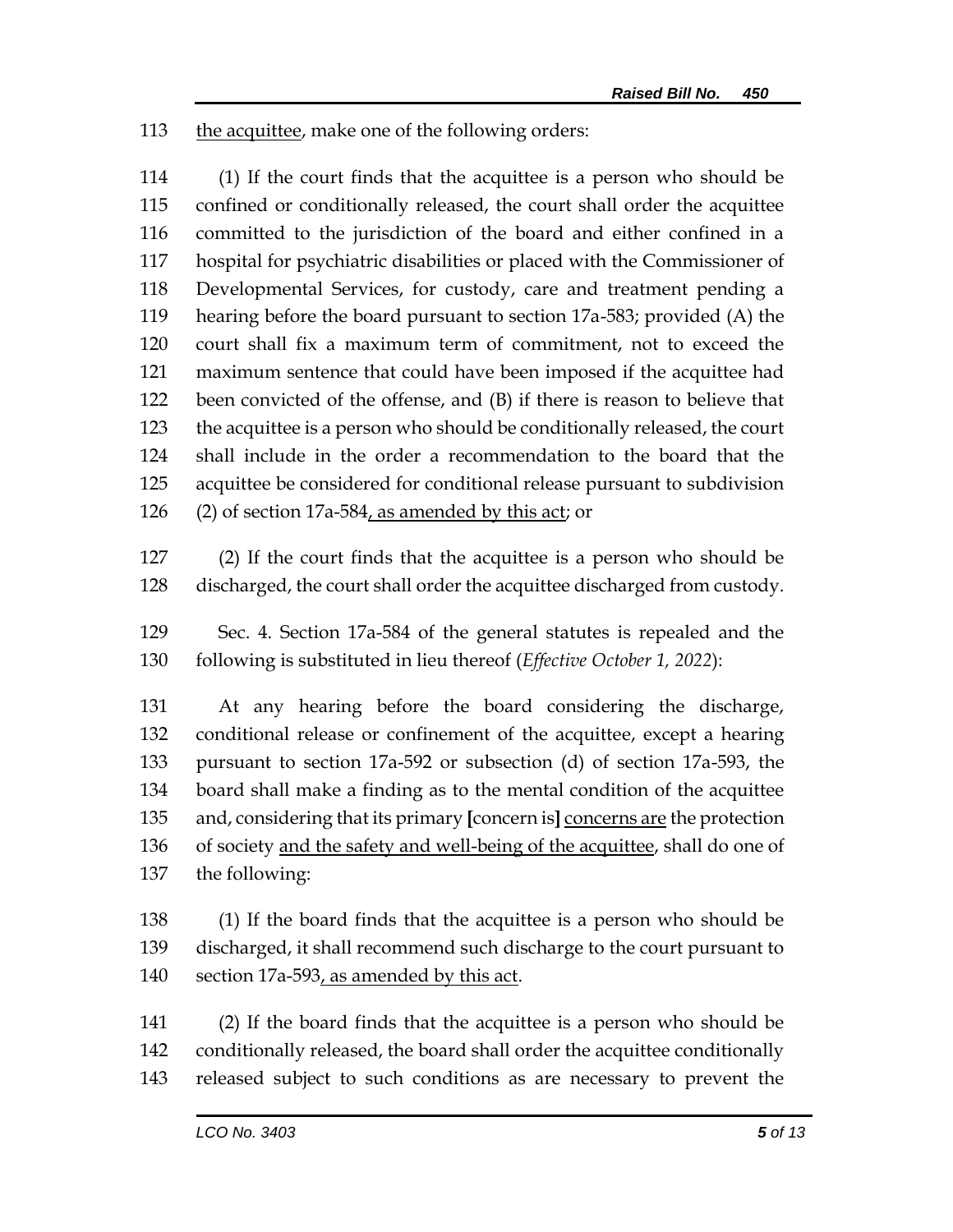acquittee from constituting a danger to himself or others.

 (3) If the board finds that the acquittee is a person who should be confined, the board shall order the person confined in a hospital for psychiatric disabilities or placed with the Commissioner of Developmental Services for custody, care and treatment.

 Sec. 5. Subsection (g) of section 17a-593 of the general statutes is repealed and the following is substituted in lieu thereof (*Effective October 1, 2022*):

 (g) The court shall make a finding as to the mental condition of the acquittee and, considering that its primary **[**concern is**]** concerns are the protection of society and the safety and well-being of the acquittee, make one of the following orders: (1) If the court finds that the acquittee is not a person who should be discharged, the court shall order the recommendation or application for discharge be dismissed; or (2) if the court finds that the acquittee is a person who should be discharged, the court shall order the acquittee discharged from custody. The court shall send a copy of such finding and order to the board.

 Sec. 6. (*Effective from passage*) (a) There is established a task force to study the Psychiatric Security Review Board established under section 17a-581 of the general statutes. Such study shall include, but need not be limited to, an examination of the necessity for the continued existence of said board.

(b) The task force shall consist of the following members:

 (1) Two appointed by the speaker of the House of Representatives, one of whom has expertise in public health and one of whom is a member of the judiciary;

 (2) Two appointed by the president pro tempore of the Senate, one of whom is a defense attorney of the Judicial Department or the Public Defender Services Commission and one of whom is a member of the judiciary;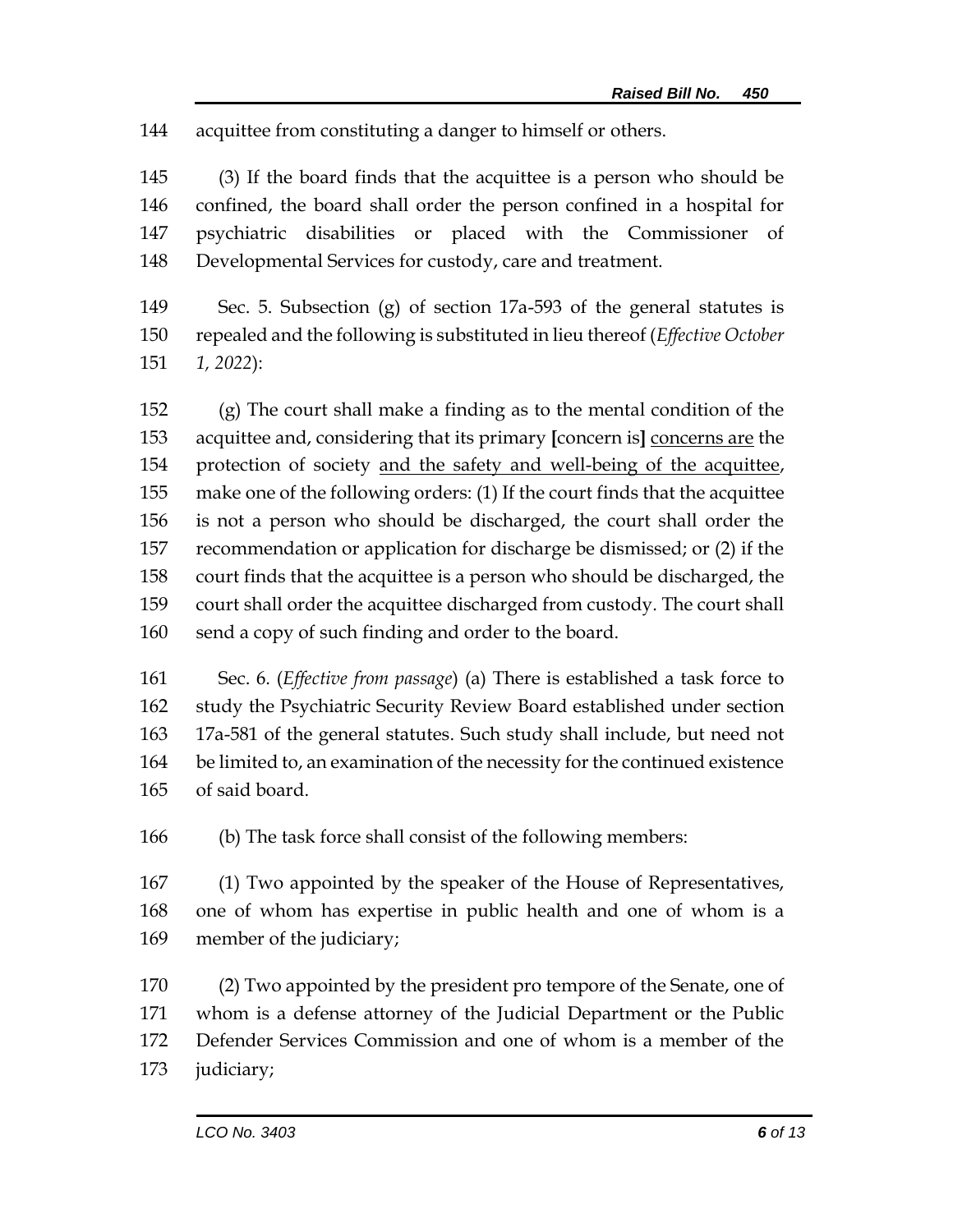(3) One appointed by the majority leader of the House of Representatives, who is a state's attorney;

 (4) One appointed by the majority leader of the Senate, who is a member of the joint standing committee of the General Assembly having cognizance of matters relating to the judiciary;

 (5) One appointed by the minority leader of the House of Representatives, who is a physician specializing in psychiatry and licensed under the provisions of sections 20-9 to 20-12, inclusive, of the general statutes;

 (6) One appointed by the minority leader of the Senate, who is an acquittee, as defined in section 17a-580 of the general statutes;

 (7) The Commissioner of Mental Health and Addiction Services, or the commissioner's designee; and

 (8) The Commissioner of Developmental Services, or the commissioner's designee.

 (c) Any member of the task force appointed under subdivision (1), 190 (2), (3), (5) or (6) of subsection (b) of this section may be a member of the General Assembly.

 (d) All initial appointments to the task force shall be made not later than thirty days after the effective date of this section. Any vacancy shall be filled by the appointing authority.

 (e) The speaker of the House of Representatives and the president pro tempore of the Senate shall select the chairpersons of the task force from among the members of the task force. Such chairpersons shall schedule 198 the first meeting of the task force, which shall be held not later than sixty days after the effective date of this section.

 (f) The administrative staff of the joint standing committee of the General Assembly having cognizance of matters relating to public health shall serve as administrative staff of the task force.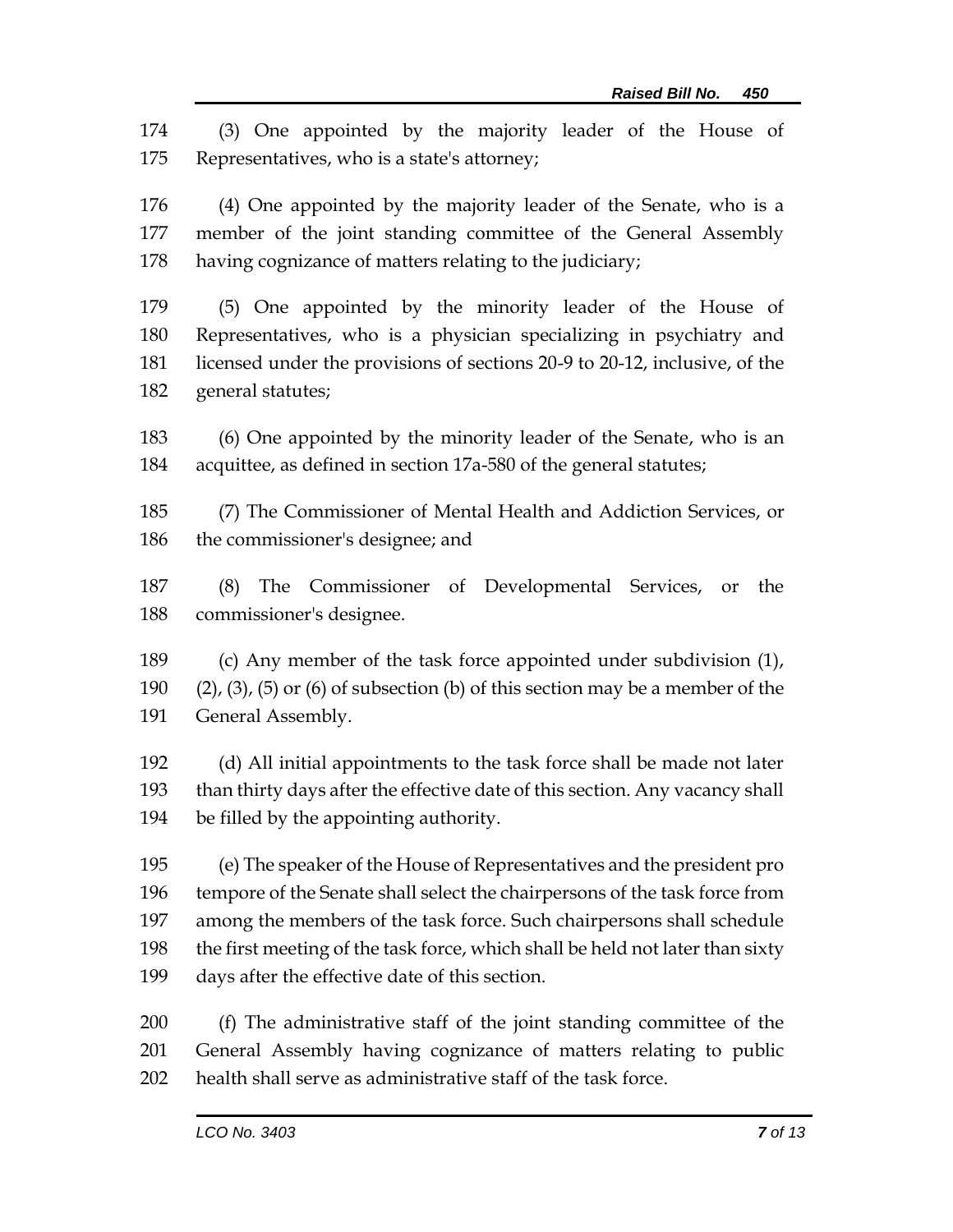(g) Not later than January 1, 2023, the task force shall submit a report, in accordance with the provisions of section 11-4a of the general statutes, on its findings and recommendations to the joint standing committee of the General Assembly having cognizance of matters relating to public health. The task force shall terminate on the date that it submits such report or January 1, 2023, whichever is later.

 Sec. 7. Section 17a-587 of the general statutes is repealed and the following is substituted in lieu thereof (*Effective October 1, 2022*):

 (a) If at any time after **[**the confinement of an acquittee in a hospital for psychiatric disabilities or**]** the placement of an acquittee with the Commissioner of Developmental Services pursuant to order of the board, **[**the superintendent of such hospital or**]** said commissioner is of the opinion that the acquittee's psychiatric supervision and treatment would be advanced by permitting the acquittee to leave **[**such hospital or**]** the custody of said commissioner temporarily, **[**the superintendent or**]** said commissioner shall apply to the board for an order authorizing temporary leaves. The application shall include a statement of reasons in support thereof. The board shall send a copy of the application to the state's attorney. The board may order a hearing on the application and shall order such a hearing if the state's attorney files with the board a request therefor within ten days of his receipt of the application. The board shall grant the application, subject to such conditions and supervision as the board may set in the order for temporary leave, if it concludes that the acquittee's temporary leave, under the conditions specified, would not constitute a danger to **[**himself**]** the acquittee or 228 others. If such application is granted, the acquittee may be permitted to leave **[**such hospital or**]** the custody of said commissioner temporarily, under the charge of his guardian, relatives or friends, or by himself or herself, at such times and under such conditions as **[**the superintendent or**]** said commissioner deems appropriate, unless the order of the board provides otherwise. **[**The provisions of section 17a-521 not inconsistent with this section shall be applicable to temporary leaves authorized by this section.**]**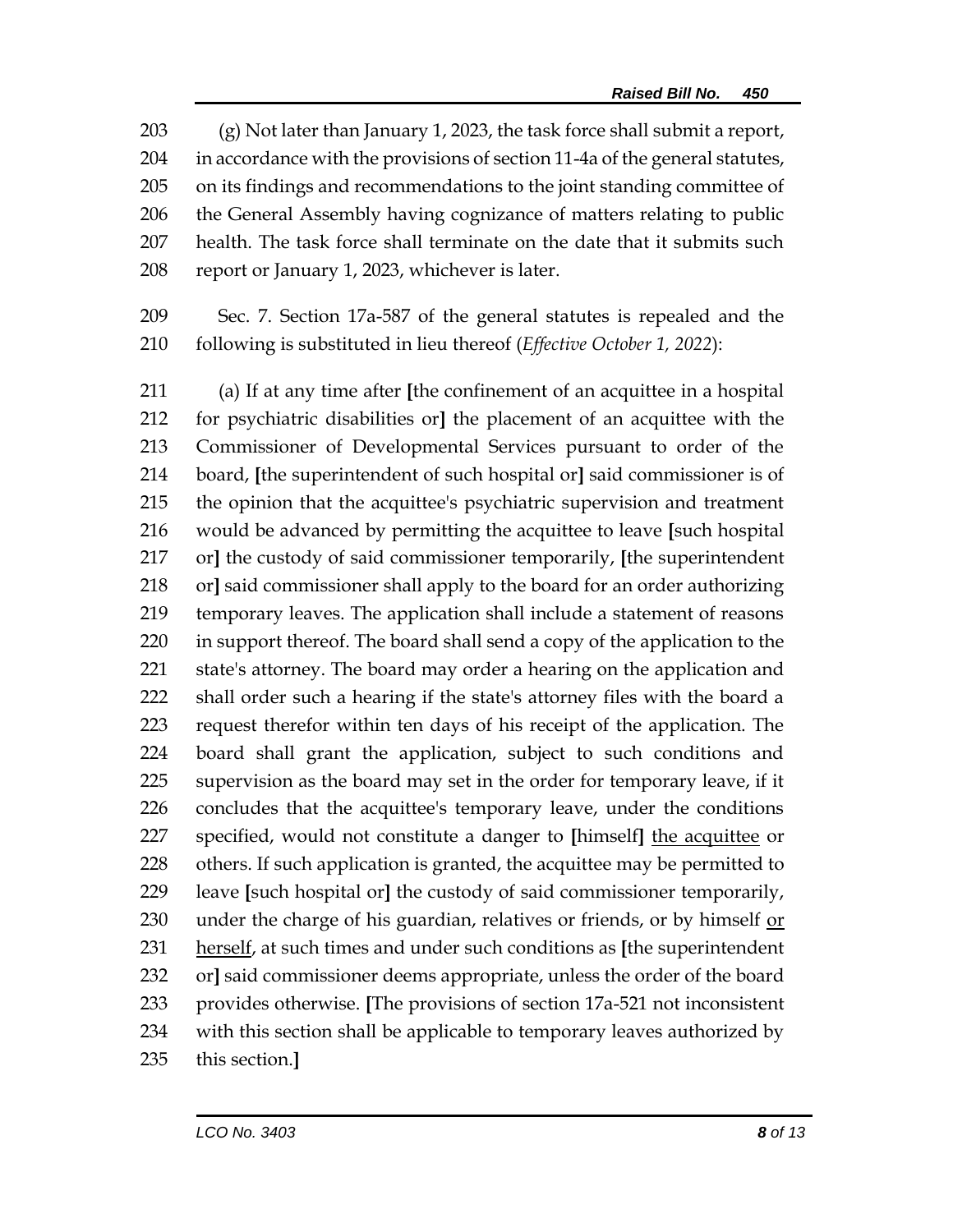(b) If at any time after the confinement of an acquittee in a hospital for psychiatric disabilities pursuant to order of the board, the superintendent of such hospital is of the opinion that the acquittee's psychiatric supervision and treatment would be advanced by permitting the acquittee to leave such hospital temporarily, the superintendent may issue an order authorizing a temporary leave in 242 accordance with the provisions of section 17a-521, as amended by this act.

 **[**(b)**]** (c) The board may designate any capable person or appropriate public or private agency to supervise the acquittee on temporary leave pursuant to subsection (a) of this section. Prior to any designation, the board shall notify the person or agency that the board contemplates designating to supervise the acquittee's temporary leave and provide 249 the person or agency with an opportunity to be heard before the board. Any person or agency designated by the board to supervise the acquittee's temporary leave shall comply with such conditions as the board sets in the order for temporary leave.

 Sec. 8. Section 17a-521 of the general statutes is repealed and the following is substituted in lieu thereof (*Effective October 1, 2022*):

 Except as otherwise provided in this section, the superintendent of any institution used wholly or in part for the care of persons with psychiatric disabilities or the director of the Whiting Forensic Hospital may, under such provisions or agreements as the director deems advisable for psychiatric supervision, permit any patient of the institution under the director's charge, including, but not limited to, a person confined to such institution or said hospital under the provisions of section 17a-584, as amended by this act, temporarily to leave such institution, in charge of his guardian, relatives or friends, or by himself or herself. **[**A person confined to a hospital for psychiatric disabilities under the provisions of section 17a-584 may leave the hospital temporarily as provided under the provisions of section 17a-587.**]** In the case of committed persons, the original order of commitment shall remain in force and effect during absence from the institution either on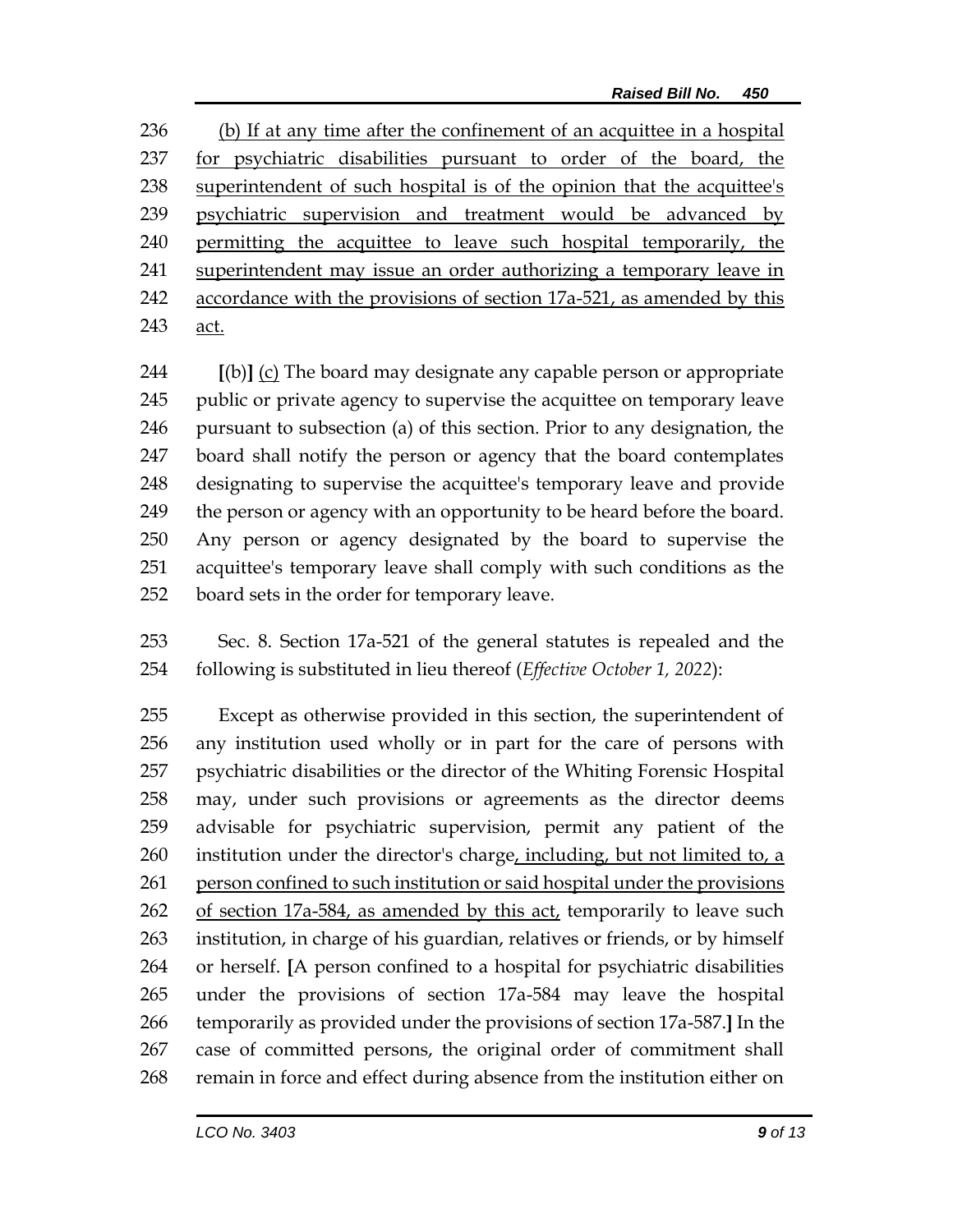authorized or unauthorized leave until such patient is officially discharged by the authorities of such institution or such order is superseded by a court of competent jurisdiction. In the case of a patient on authorized leave, if it appears to be for the best interest of the public or for the interest and benefit of such patient, the patient may return or be returned by the patient's guardian, relatives or friends or the patient may be recalled by the authorities of such institution, at any time during such temporary absence and prior to the patient's official discharge. With respect both to patients on authorized and unauthorized leave, 278 state or local police shall, on the request of the authorities of any such institution, assist in the rehospitalization of any patient on temporary leave or of any other patient committed to such institution by a court of competent jurisdiction or any person who is a patient under the provisions of section 17a-502, if, in the opinion of such authorities, the patient's condition warrants such assistance. The expense, if any, of such recall or return shall, in the case of an indigent, be paid by those responsible for the patient's support or, in the case of a pauper, by the 286 state. Leave under this section shall not be available to any person who is under a term of imprisonment or who has not met the requirements of the condition of release set to provide reasonable assurance of such person's appearance in court.

 Sec. 9. Section 17a-599 of the general statutes is repealed and the following is substituted in lieu thereof (*Effective October 1, 2022*):

 (a) At any time the court or the board determines that the acquittee is a person who should be confined, it shall make a further determination of whether the acquittee is so violent as to require confinement under conditions of maximum security. Any acquittee found so violent as to require confinement under conditions of maximum security shall not be confined in any hospital for psychiatric disabilities or placed with the Commissioner of Developmental Services unless such hospital or said commissioner has the trained and equipped staff, facilities or security to accommodate such acquittee.

(b) The Commissioner of Mental Health and Addiction Services may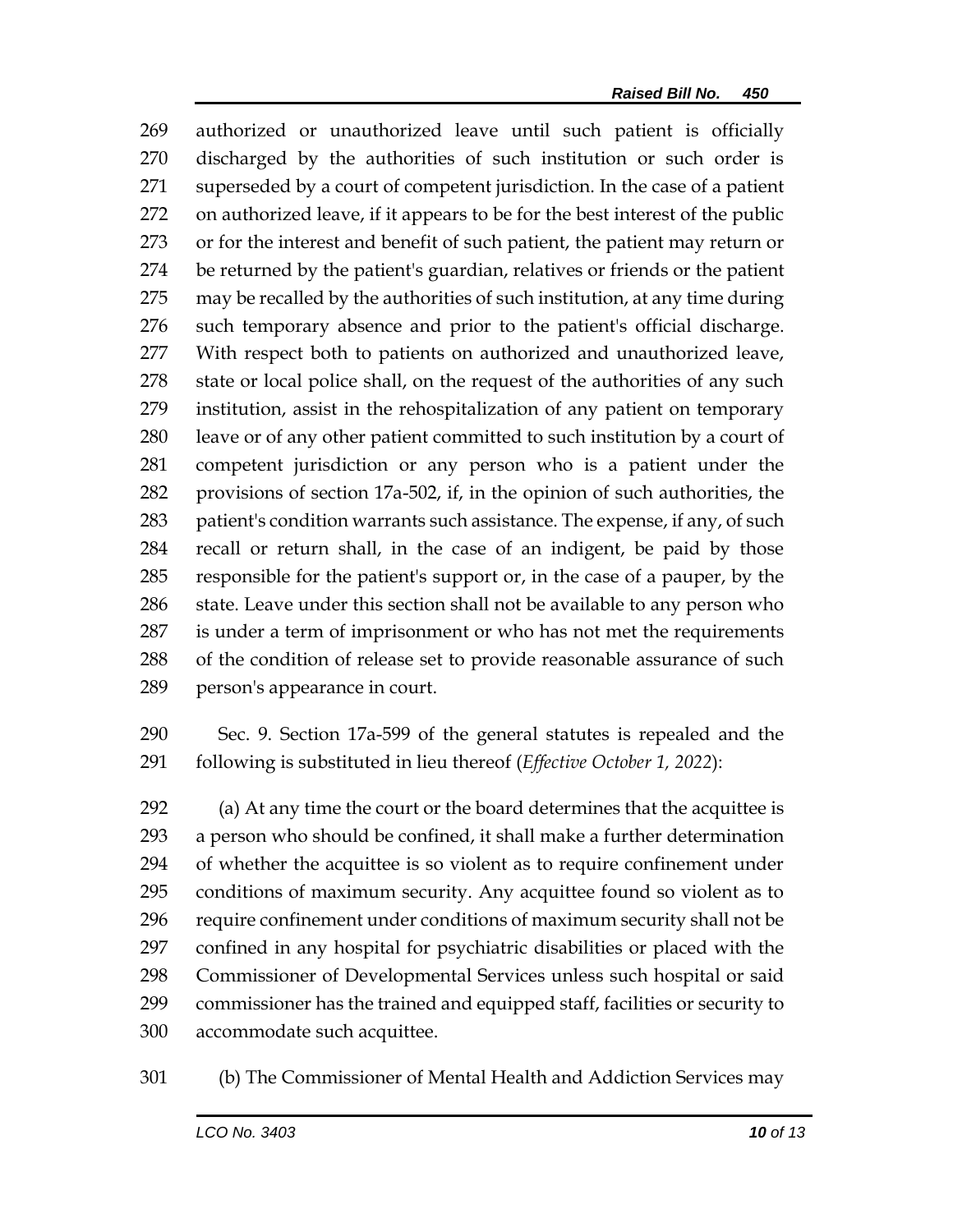transfer any acquittee who requires (1) confinement under conditions of maximum security pursuant to subsection (a) of this section, and (2) medical treatment that is unavailable in the maximum security environment or would constitute a safety hazard to the acquittee or others due to the use of certain medical equipment or material, to a facility that can provide such medical treatment, provided (A) the commissioner ensures that the conditions of custody of the acquittee at such facility are and remain equivalent to conditions of maximum security, (B) the commissioner **[**provides immediate written justification to the board upon such transfer**]** consults with a licensed health care 312 provider who has evaluated the acquittee regarding such transfer and the licensed health care provider approves of such transfer, and (C) transfer of the acquittee back to the maximum security setting occurs upon completion of the medical treatment.

 Sec. 10. (*Effective from passage*) (a) The Department of Mental Health and Addiction Services, in collaboration with the Department of Administrative Services, shall evaluate the classifications in state service for all physicians and senior level clinicians employed by Whiting Forensic Hospital to determine if such classifications are in the appropriate compensation plans necessary to attract and retain experienced and competent employees of said hospital.

 (b) Not later than January 1, 2023, the Commissioners of Mental Health and Addiction Services and Administrative Services shall jointly report, in accordance with the provisions of section 11-4a of the general statutes, to the joint standing committee of the General Assembly having cognizance of matters relating to public health regarding such evaluation.

 Sec. 11. Subsection (b) of section 17a-582 of the general statutes is repealed and the following is substituted in lieu thereof (*Effective October 1, 2022*):

 (b) Not later than sixty days after the order of commitment pursuant to subsection (a) of this section, the superintendent of such hospital or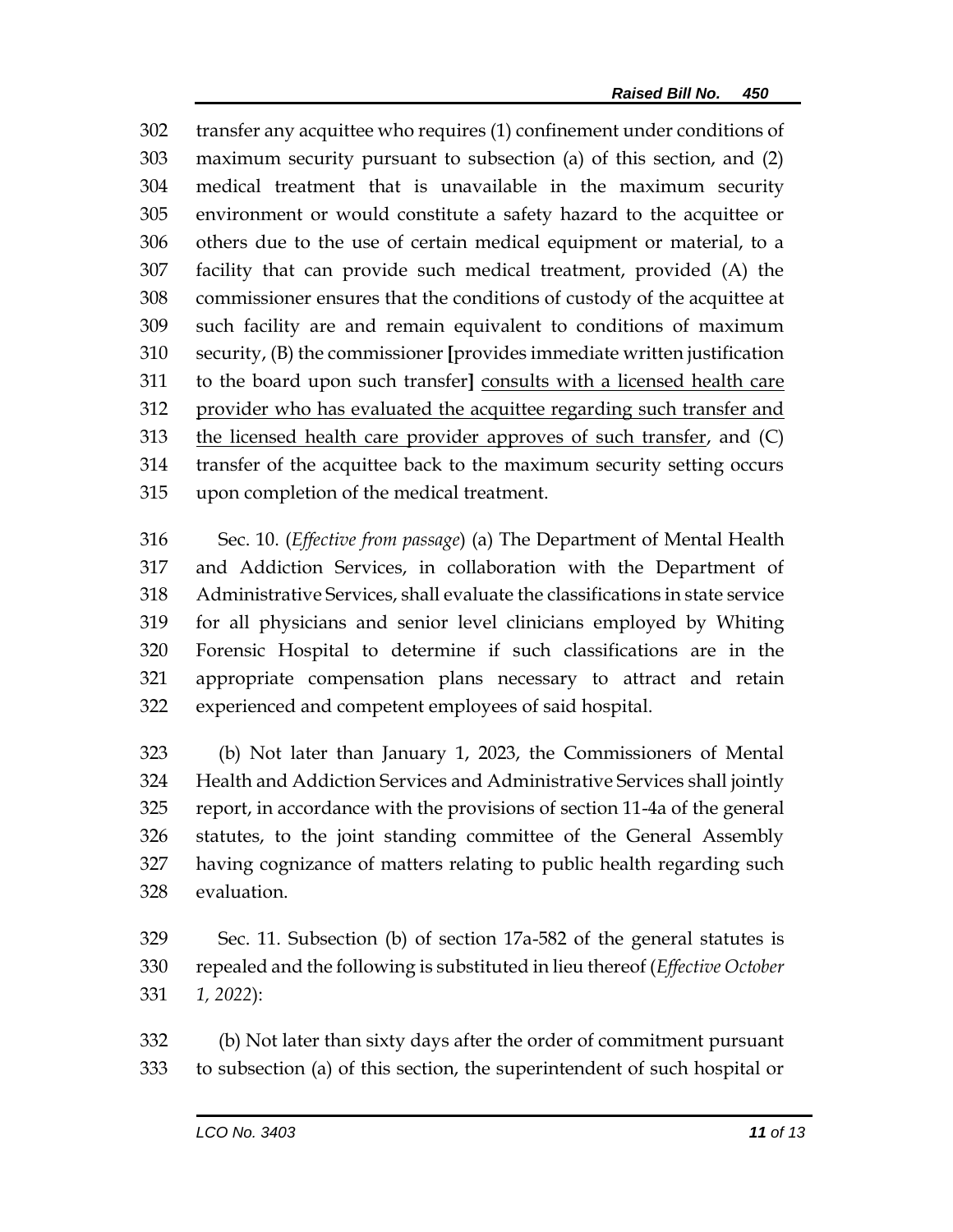the Commissioner of Developmental Services shall cause the acquittee to be examined, provided the examination of an acquittee committed to the Department of Mental Health and Addiction Services shall not be performed by any employee of any of the state hospitals for psychiatric disabilities, and file a report of the examination with the court, and shall send a copy thereof to the state's attorney and counsel for the acquittee, setting forth the superintendent's or said commissioner's findings and conclusions as to whether the acquittee is a person who should be discharged. The report shall indicate whether the acquittee submitted or refused to submit to the taking of a blood or other biological sample pursuant to subsection (c) of section 54-102g.

 Sec. 12. Subsection (a) of section 19a-490 of the 2022 supplement to the general statutes, as amended by section 29 of public act 21-2 of the June special session, is repealed and the following is substituted in lieu thereof (*Effective October 1, 2022*):

 (a) "Institution" means a hospital, short-term hospital special hospice, hospice inpatient facility, residential care home, nursing home facility, home health care agency, home health aide agency, behavioral health facility, assisted living services agency, substance abuse treatment facility, outpatient surgical facility, outpatient clinic, an infirmary operated by an educational institution for the care of students enrolled in, and faculty and employees of, such institution; a facility engaged in providing services for the prevention, diagnosis, treatment or care of human health conditions, including facilities operated and maintained by any state agency; and a residential facility for persons with intellectual disability licensed pursuant to section 17a-227 and certified to participate in the Title XIX Medicaid program as an intermediate care facility for individuals with intellectual disability; **[**. "Institution" does not include any facility for the care and treatment of persons with mental illness or substance use disorder operated or maintained by any state agency, except Whiting Forensic Hospital and the hospital and psychiatric residential treatment facility units of the Albert J. Solnit Children's Center;**]**